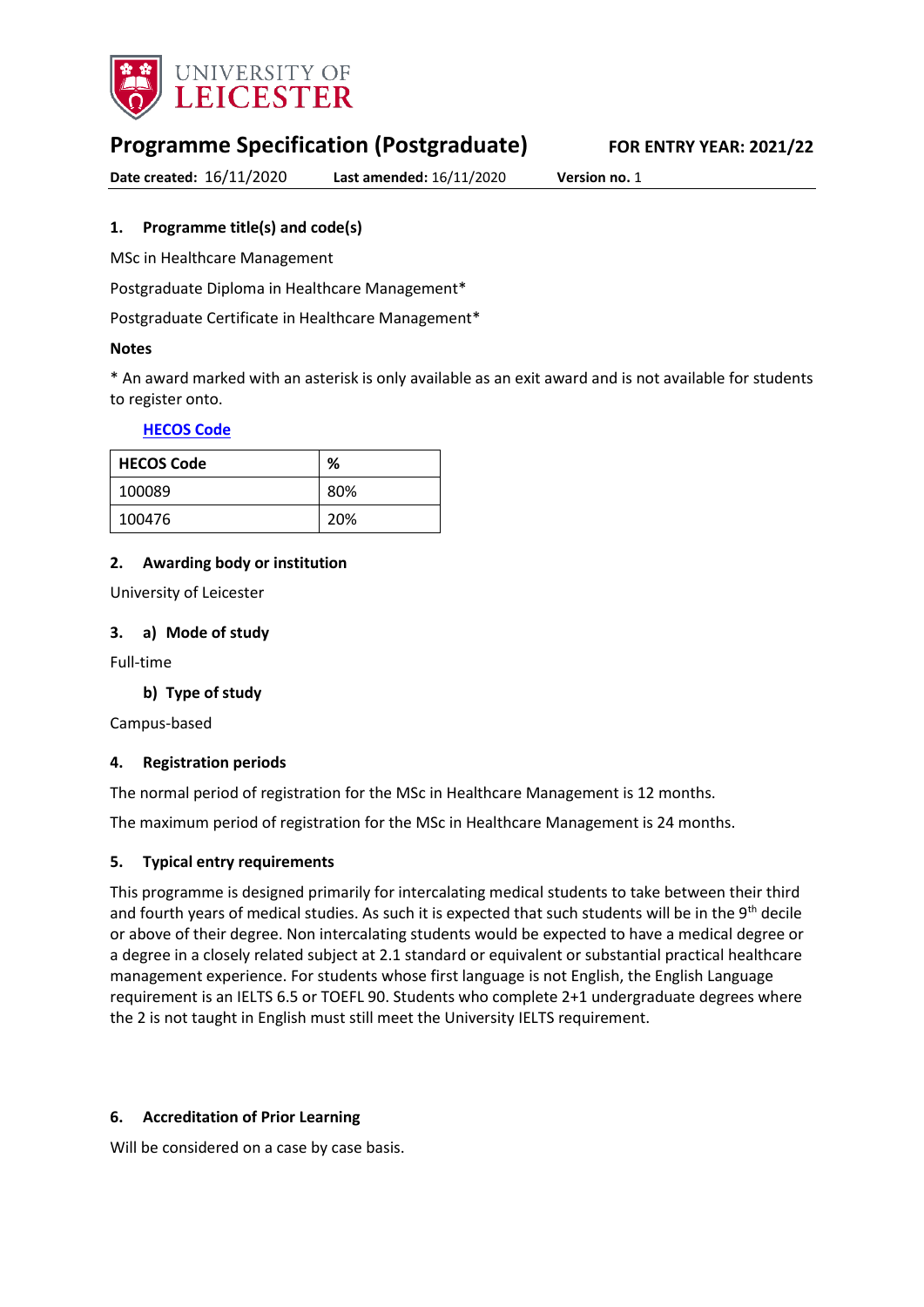### **7. Programme aims**

The programme aims to:

- 1. provide students with a rigorous healthcare management curriculum covering the main theories, models, frameworks, and techniques of management and the particular context of healthcare to prepare them for a career in healthcare management or for further study in the area;
- 2. enable the study of healthcare management and organisations in an historical, international and comparative framework recognising the structures of the NHS and the stakeholders served;
- 3. critically analyse and evaluate healthcare management problems and issues, covering the external economic, political, social, and technological, contexts within which the NHS operates and managers work;
- 4. enable students to critically evaluate the published literature on healthcare management and to synthesise the range of issues and perspectives which inform research and practice in the field;
- 5. provide students with an appreciation of the importance of information to managers and organizations within a knowledge-based economy. This will include an identification of appropriate methodologies for data acquisition, assessment, analysis and dissemination.
- 6. enable course members to integrate and apply systematically and creatively the knowledge, approaches, and methods that they have learnt to a variety of case studies and a dissertation.
- 7. enable course members to develop their interpersonal, communication, and problem-solving skills, and to use these in an imaginative and self-directed way that will allow them to identify problems, evaluate and analyse situations, consider alternative solutions, make choices, and implement solutions.

### **8. Reference points used to inform the programme specification**

- QAA Benchmarking Statement
- Framework for Higher Education Qualifications (FHEQ)
- UK Quality Code for Higher Education
- **•** [University Learning](https://www2.le.ac.uk/offices/sas2/quality/learnteach) Strategy
- [University Assessment Strategy](https://www2.le.ac.uk/offices/sas2/quality/learnteach)
- University of Leicester Periodic Developmental Review Report
- External Examiners' reports (annual)
- United Nations Education for Sustainable Development Goals
- Student Destinations Data

#### **9. Programme Outcomes**

Unless otherwise stated, programme outcomes apply to all awards specified in [1.](#page-0-0) Programme title(s).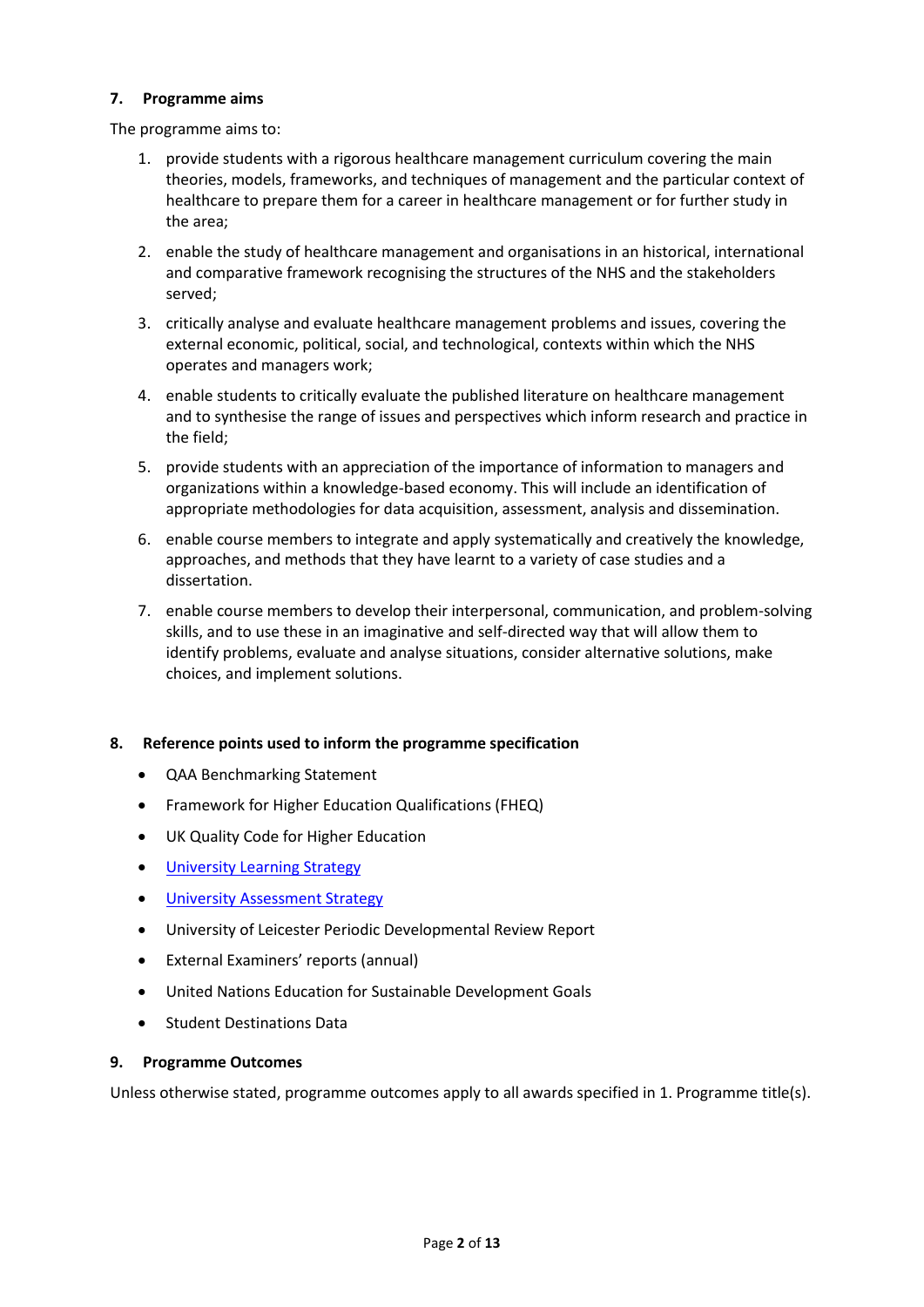# **Discipline specific knowledge and competencies**

### i) Knowledge

| <b>Intended Learning</b><br><b>Outcomes</b>                                                                                                                                                                                                                      | <b>Teaching and Learning Methods</b>                                                                                                | <b>How Demonstrated?</b>                                                               |
|------------------------------------------------------------------------------------------------------------------------------------------------------------------------------------------------------------------------------------------------------------------|-------------------------------------------------------------------------------------------------------------------------------------|----------------------------------------------------------------------------------------|
| <b>Certificate</b><br>Knowledge of a core of<br>management subjects<br>including the business<br>environment, accounting,<br>finance, economics,<br>organisational behaviour,<br>strategy. Knowledge of the<br>NHS and healthcare<br>management specific topics. | Lectures, group discussion,<br>directed reading and exercises,<br>private study, assignment<br>feedback: formative and<br>summative | Essays (individual), group<br>discussions, examinations, case<br>study exercises.      |
| <b>Diploma</b><br>In addition to the core<br>knowledge outlined above,<br>knowledge of leadership<br>topics.                                                                                                                                                     | As above                                                                                                                            | As above                                                                               |
| <b>Masters</b><br>In addition to the above<br>knowledge of the research<br>methods used in<br>management research and<br>what constitutes a<br>methodology. Ability to<br>synthesise and integrate<br>knowledge across the core<br>management subjects           | In addition to the above, the<br>dissertation research process,<br>research methods training                                        | In addition to the above the<br>research proposal, ethics<br>approval and dissertation |

### ii) Concepts

| <b>Intended Learning</b><br><b>Outcomes</b>                                                                                                                                        | <b>Teaching and Learning Methods</b>                                                    | <b>How Demonstrated?</b>                                                          |
|------------------------------------------------------------------------------------------------------------------------------------------------------------------------------------|-----------------------------------------------------------------------------------------|-----------------------------------------------------------------------------------|
| <b>Certificate and Diploma</b><br>Ability to explain the core<br>concepts of healthcare<br>management as they relate<br>to organisations, the<br>business context, and<br>finance. | Lectures, group discussion,<br>directed reading, assignment<br>feedback, private study. | Essays (individual), group<br>discussions, examinations, case<br>study exercises. |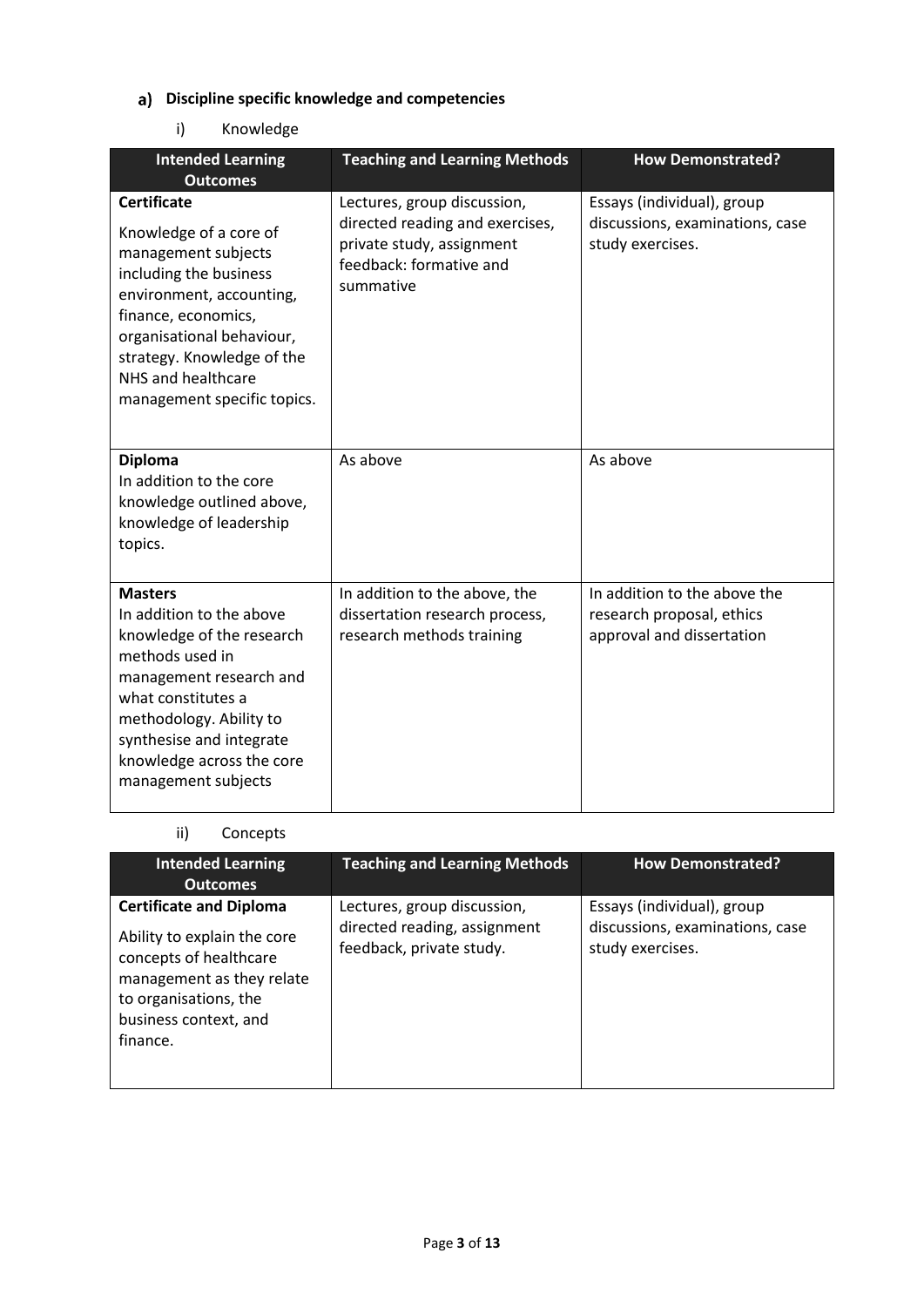| <b>Intended Learning</b><br><b>Outcomes</b>                                                                                                        | <b>Teaching and Learning Methods</b>                                                                              | <b>How Demonstrated?</b>                                         |
|----------------------------------------------------------------------------------------------------------------------------------------------------|-------------------------------------------------------------------------------------------------------------------|------------------------------------------------------------------|
| <b>Masters</b><br>In addition to the above,<br>ability to apply the above<br>theories to analyse<br>organisational case studies<br>within the NHS. | In addition to the above: the<br>dissertation supervision process<br>(group and 1-to-1), independent<br>research. | In addition to the above, the<br>research proposal, dissertation |

# iii) Techniques

| <b>Intended Learning</b><br><b>Outcomes</b>                                                                                                                                                                                                                                                                                                                                                                        | <b>Teaching and Learning Methods</b>                                                                                                                                                                           | <b>How Demonstrated?</b>                                                         |
|--------------------------------------------------------------------------------------------------------------------------------------------------------------------------------------------------------------------------------------------------------------------------------------------------------------------------------------------------------------------------------------------------------------------|----------------------------------------------------------------------------------------------------------------------------------------------------------------------------------------------------------------|----------------------------------------------------------------------------------|
| <b>Certificate and Diploma</b><br>Ability to: demonstrate<br>knowledge of key theories<br>and concepts; select relevant<br>material from academic<br>readings and demonstrate<br>familiarity with the<br>conventions of academic<br>writing and associated<br>referencing techniques;<br>undertake qualitative,<br>numerical and statistical<br>evaluation as a means to<br>analyse a management<br>problem.       | Independent research, lectures,<br>group discussion, directed<br>reading and exercises, self<br>directed private-study.<br>Assignment feedback, formative<br>and summative.                                    | Essays (individual), group<br>discussions, examinations, case<br>study exercises |
| <b>Masters</b><br>In addition to the above,<br>mastery of a range of<br>methodological tools used to<br>investigate topics in<br>healthcare management.<br>Ability to be able to<br>differentiate the conditions<br>when either qualitative or<br>quantitative data analysis<br>should be used and/or be<br>able to identify the<br>conditions under which it is<br>appropriate to combine<br>different techniques | In addition to the above: the<br>dissertation supervision process<br>(group and 1 to 1), independent<br>research, lectures and seminars<br>designed to support the<br>preparation of the research<br>proposal. | In addition to the above, the<br>research proposal, dissertation                 |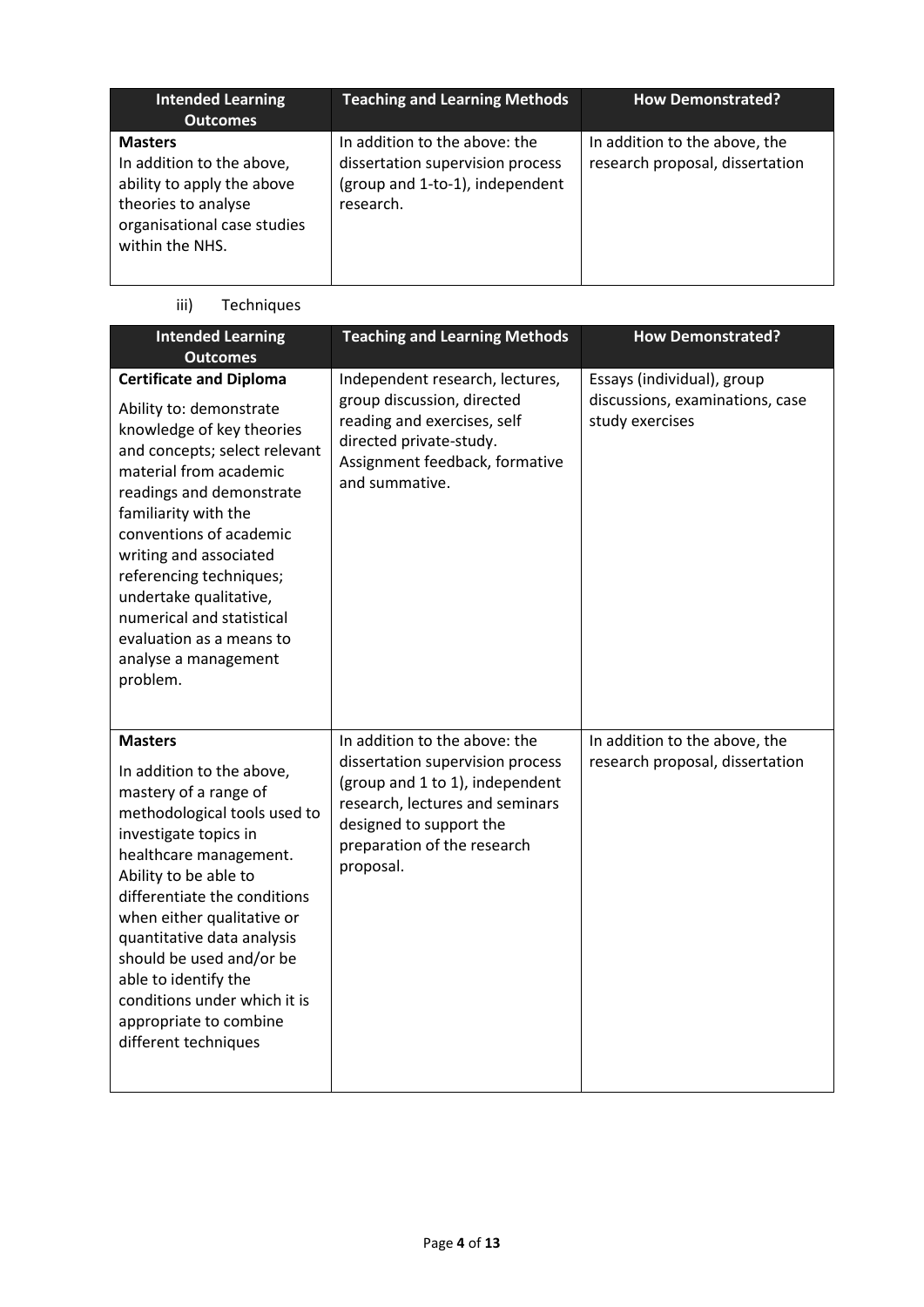iv) Critical analysis

| <b>Intended Learning</b><br><b>Outcomes</b>                                                                                                                                                                                     | <b>Teaching and Learning Methods</b>                                                                                           | <b>How Demonstrated?</b>                                                          |
|---------------------------------------------------------------------------------------------------------------------------------------------------------------------------------------------------------------------------------|--------------------------------------------------------------------------------------------------------------------------------|-----------------------------------------------------------------------------------|
| <b>Certificate and Diploma</b><br>Ability to reflect critically on<br>both the academic discipline<br>of healthcare management<br>and the functions of<br>management in a healthcare<br>context.                                | Independent research, lectures,<br>group discussion, directed<br>reading and exercises.                                        | Essays (individual), group<br>discussions, examinations, case<br>study exercises. |
| <b>Masters</b><br>In addition to the above,<br>demonstrate understanding<br>of different cultural,<br>environmental and<br>organizational contexts and<br>to appreciate theory and<br>practice appropriate to these<br>contexts | In addition to the above the<br>presentation of a substantial<br>piece of research culminating in<br>the dissertation document | In addition to the above, the<br>dissertation                                     |

#### v) Presentation

| <b>Intended Learning</b><br><b>Outcomes</b>                                                                                                                                                                                    | <b>Teaching and Learning Methods</b>                                                                                  | <b>How Demonstrated?</b>                                                                                       |
|--------------------------------------------------------------------------------------------------------------------------------------------------------------------------------------------------------------------------------|-----------------------------------------------------------------------------------------------------------------------|----------------------------------------------------------------------------------------------------------------|
| <b>Certificate and Diploma</b><br>Ability to differentiate<br>between relevant and non-<br>relevant material; to write<br>up and deliver written work<br>to a professional standard.                                           | Lectures, group discussion,<br>directed reading and exercises                                                         | Essays (individual), group<br>discussions, computer based<br>exercises, examinations, case<br>study exercises. |
| <b>Masters</b><br>In addition to the above,<br>ability to organize research<br>material in a manner<br>appropriate to the medium<br>that is to be assessed (i.e.<br>professional report, research<br>proposal or dissertation) | In addition to the above the<br>presentation of a substantial<br>piece of research culminating in<br>the dissertation | In addition to the above, the<br>dissertation.                                                                 |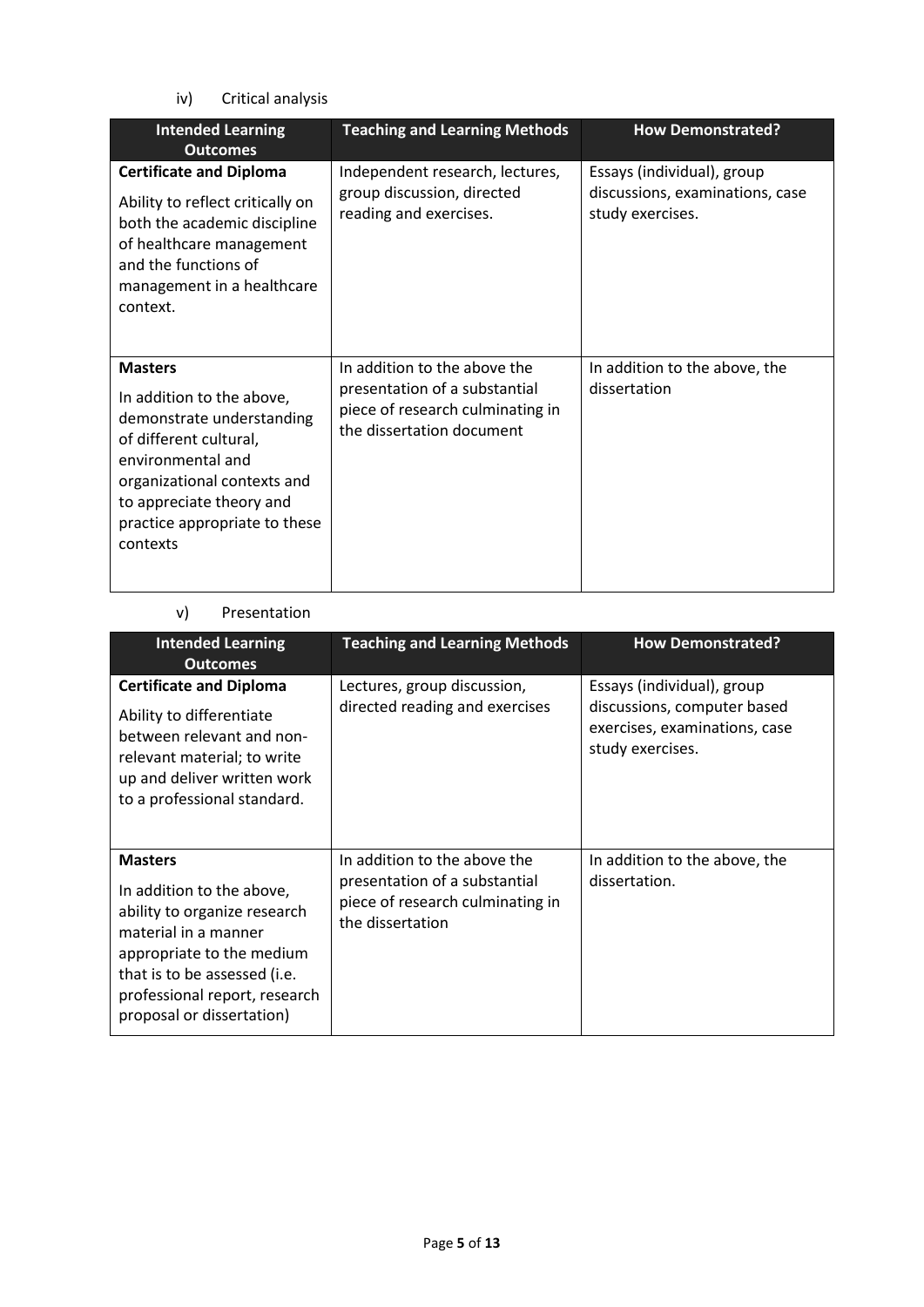### vi) Appraisal of evidence

| <b>Intended Learning</b><br><b>Outcomes</b>                                                                                                                        | <b>Teaching and Learning Methods</b>                                                    | <b>How Demonstrated?</b>                                                                                      |
|--------------------------------------------------------------------------------------------------------------------------------------------------------------------|-----------------------------------------------------------------------------------------|---------------------------------------------------------------------------------------------------------------|
| <b>Certificate and Diploma</b><br>Ability to locate, organise<br>and assess data, analyse<br>complex ideas and<br>understand and criticise<br>different arguments. | Independent research, lectures,<br>group discussion, directed<br>reading and exercises. | Essays (individual), group<br>discussions, computer based<br>exercises, examinations, case<br>study exercises |
| <b>Masters</b><br>In addition to the above, the<br>ability to mount and sustain<br>an independent level of<br>inquiry at an advanced level                         | Dissertation research                                                                   | <b>Dissertation</b>                                                                                           |

### **Transferable skills**

### i) Research skills

| <b>Intended Learning</b><br><b>Outcomes</b>                                                                                                                                                                                                                                                                                                                                                                                                             | <b>Teaching and Learning Methods</b>                                                                             | <b>How Demonstrated?</b>                                        |
|---------------------------------------------------------------------------------------------------------------------------------------------------------------------------------------------------------------------------------------------------------------------------------------------------------------------------------------------------------------------------------------------------------------------------------------------------------|------------------------------------------------------------------------------------------------------------------|-----------------------------------------------------------------|
| <b>Certificate and Diploma</b><br>Ability to demonstrate<br>intellectual independence,<br>through identifying a<br>credible research project,<br>drawing up a realistic time-<br>table, reflecting on and<br>'writing up' results.                                                                                                                                                                                                                      | Research methodology module,<br>supervision, independent<br>research and group work.                             | Essay assignments (formative and<br>summative), examinations    |
| <b>Masters</b><br>In addition to the above,<br>ability to plan research<br>projects based on focused<br>research questions, conduct<br>significant background<br>research and literature<br>surveys, collect and analyse<br>data which is relevant to<br>research questions, report<br>on findings demonstrating an<br>ability to critique the data<br>from competing viewpoints,<br>construct an informed<br>critical argument at an<br>advanced level | In addition to the above: the<br>dissertation supervision process<br>(group and 1-to-1), independent<br>research | In addition to the above the<br>research proposal, dissertation |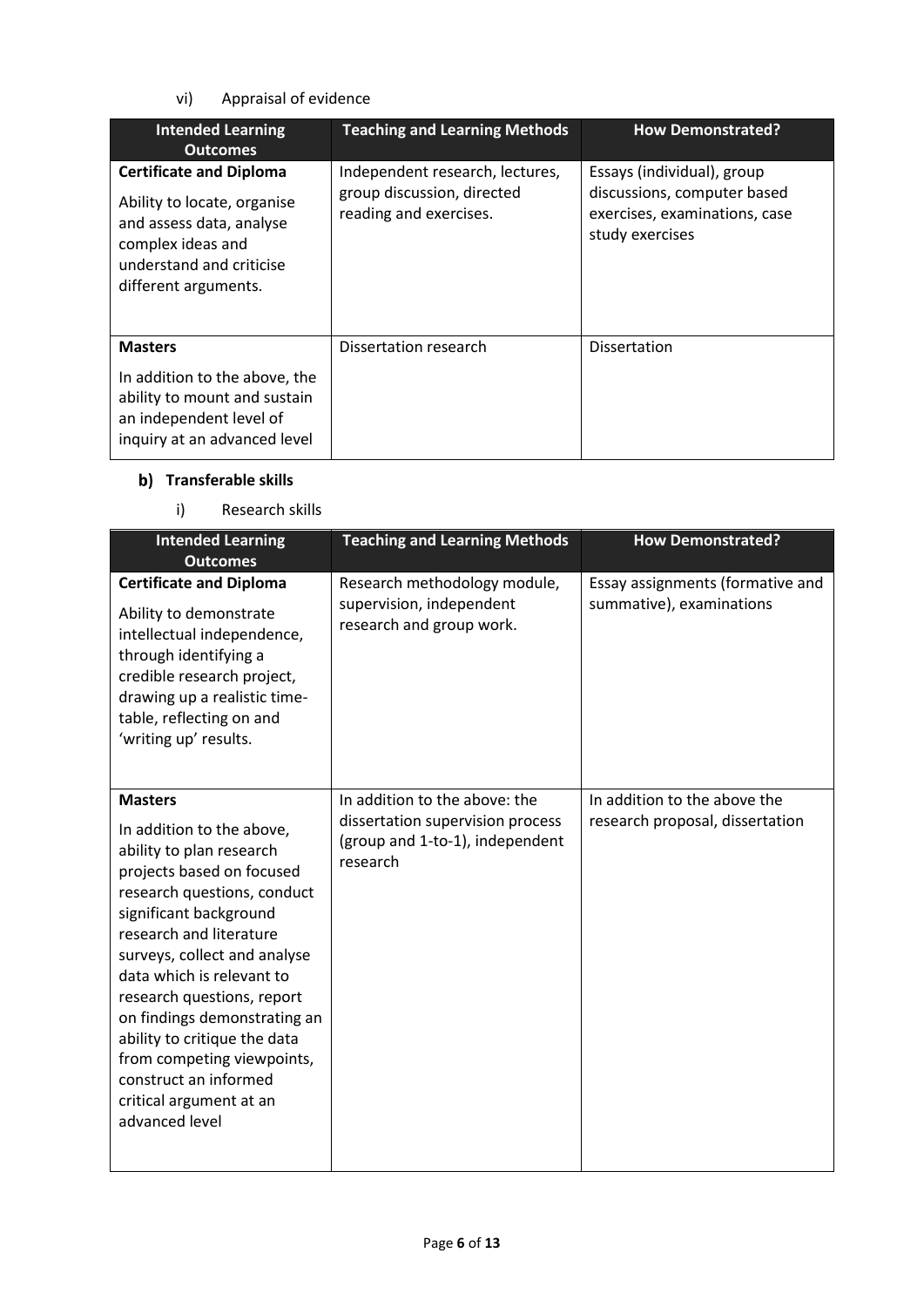ii) Communication skills

| <b>Intended Learning</b><br><b>Outcomes</b>                                                                                                                             | <b>Teaching and Learning Methods</b>                                                                                                                                    | <b>How Demonstrated?</b>                                           |
|-------------------------------------------------------------------------------------------------------------------------------------------------------------------------|-------------------------------------------------------------------------------------------------------------------------------------------------------------------------|--------------------------------------------------------------------|
| <b>Certificate and Diploma</b><br>Ability to work                                                                                                                       | Lectures, group discussions/<br>problem solving exercises.                                                                                                              | Group exercises, contributions to<br>discussions, and assignments. |
| collaboratively and<br>responsibly in groups.                                                                                                                           | Group work, lectures and<br>through addressing the<br>requirements of progressive<br>modes of assessment.                                                               |                                                                    |
| Knowing how and when to<br>draw on the knowledge and<br>expertise of others; ability to<br>contribute & comment on<br>ideas in group discussions.                       | Lectures, group discussions/<br>problem solving exercises.<br>Group work, lectures and<br>through addressing the<br>requirements of progressive<br>modes of assessment. | Group exercises, contributions to<br>discussions, and assignments. |
| Ability to demonstrate<br>clarity, fluency and<br>coherence in written<br>expression of management<br>issues and debates in a<br>manner appropriate to the<br>audience. | Lectures, group discussions/<br>problem solving exercises.<br>Group work, lectures and<br>through addressing the<br>requirements of progressive<br>modes of assessment. | Group exercises, contributions to<br>discussions, and assignments. |
| <b>Masters</b><br>In addition to the above,<br>ability to produce a<br>dissertation that is logically<br>structured and written with<br>clarity and precision.          | In addition to the above: the<br>dissertation supervision process<br>(group and 1-to-1), independent<br>research                                                        | In addition to the above the<br>research proposal, dissertation    |

### iii) Data presentation

| <b>Intended Learning</b><br><b>Outcomes</b>                                                                                                                                                                       | <b>Teaching and Learning Methods</b>                                                            | <b>How Demonstrated?</b>          |
|-------------------------------------------------------------------------------------------------------------------------------------------------------------------------------------------------------------------|-------------------------------------------------------------------------------------------------|-----------------------------------|
| <b>Certificate and Diploma</b><br>Ability to locate, organise<br>and marshal evidence, and<br>articulate it accurately in a<br>written or spoken format, in<br>a manner appropriate for the<br>required audience. | Synchronous and asynchronous<br>lectures, case study exercises,<br>self-directed private study. | Assignments, case study exercises |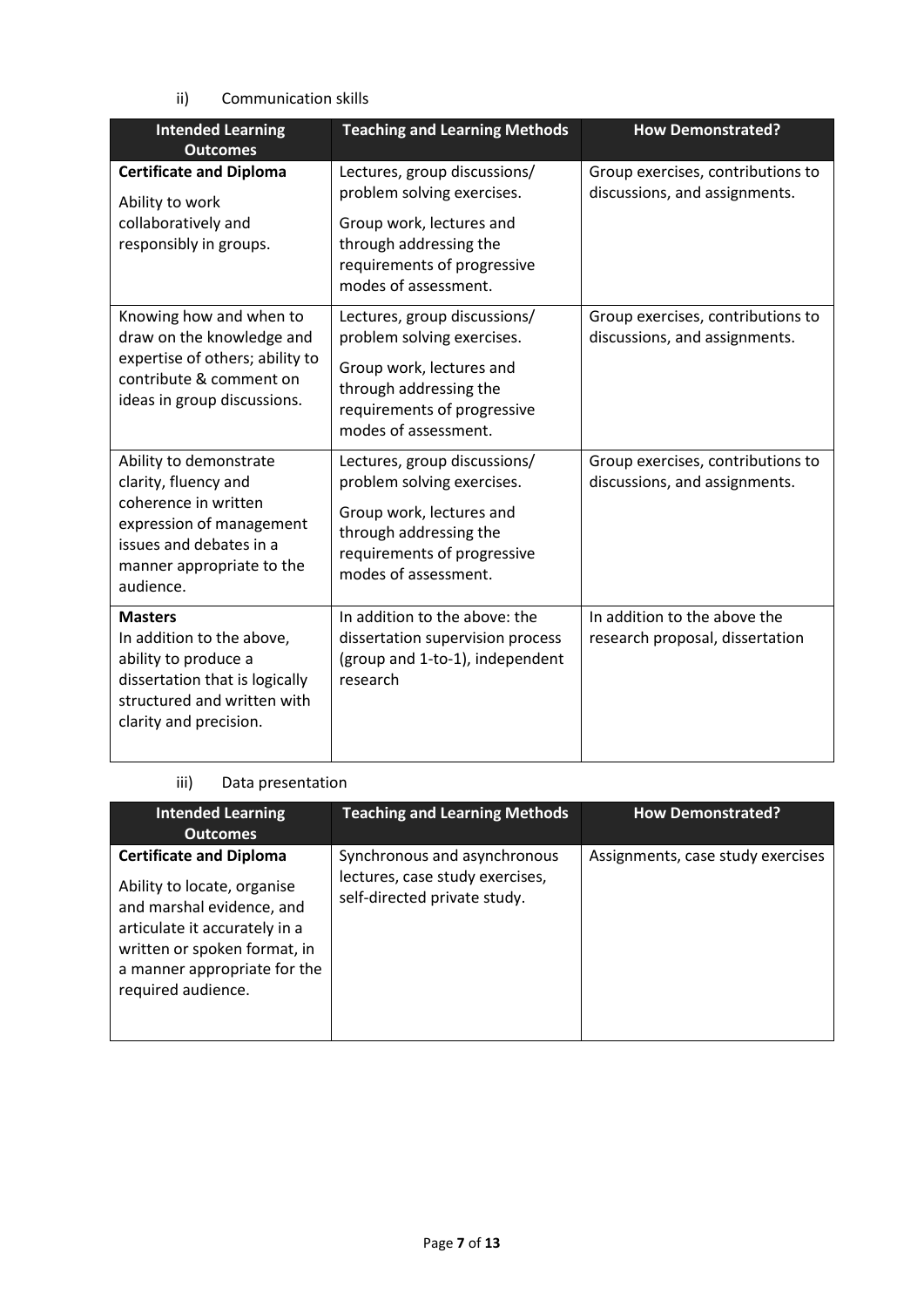| <b>Intended Learning</b><br><b>Outcomes</b>                                                                          | <b>Teaching and Learning Methods</b>                                                                                                                                                                          | <b>How Demonstrated?</b>                                              |
|----------------------------------------------------------------------------------------------------------------------|---------------------------------------------------------------------------------------------------------------------------------------------------------------------------------------------------------------|-----------------------------------------------------------------------|
| <b>Masters</b><br>Ability to organize research<br>data into graphical and<br>statistical summaries where<br>relevant | In addition to the above: the<br>dissertation supervision process<br>(group and 1-to-1), independent<br>research, lectures and seminars<br>designed to support the<br>preparation of the research<br>proposal | In addition to the above the<br>research proposal and<br>dissertation |

# iv) Information technology

| <b>Intended Learning</b><br><b>Outcomes</b>                                                                                                                               | <b>Teaching and Learning Methods</b>                                                                                                                                                                          | <b>How Demonstrated?</b>                                              |
|---------------------------------------------------------------------------------------------------------------------------------------------------------------------------|---------------------------------------------------------------------------------------------------------------------------------------------------------------------------------------------------------------|-----------------------------------------------------------------------|
| <b>Certificate and Diploma</b><br>Ability to construct and<br>present quantitative and<br>qualitative data clearly,<br>effectively using IT sources<br>where appropriate. | Lectures and seminars, self-<br>directed private study                                                                                                                                                        | Essay assignments, examinations                                       |
| <b>Masters</b><br>In addition to the above,<br>ability to use, if necessary,<br>data analysis software that is<br>relevant to a dissertation<br>(e.g. SPSS)               | In addition to the above: the<br>dissertation supervision process<br>(group and 1-to-1), independent<br>research, lectures and seminars<br>designed to support the<br>preparation of the research<br>proposal | In addition to the above the<br>research proposal and<br>dissertation |

### v) Problem solving

| <b>Intended Learning</b><br><b>Outcomes</b>                                             | <b>Teaching and Learning Methods</b>                                                    | <b>How Demonstrated?</b>                                                                            |
|-----------------------------------------------------------------------------------------|-----------------------------------------------------------------------------------------|-----------------------------------------------------------------------------------------------------|
| Certificate, Diploma<br>Ability to refine problems<br>into researchable<br>questions.   | Research methods classes and<br>independent research                                    | Essays and examinations                                                                             |
| Ability to identify and locate<br>relevant data and source<br>material.                 | Research methods classes and<br>independent research                                    | Essays and examinations                                                                             |
| Ability to use material to<br>address problem and come<br>up with answers or solutions. | Research methods classes and<br>independent research                                    | Essays and examinations                                                                             |
| <b>Masters</b><br>Ability to refine problems<br>into researchable<br>questions.         | In addition to the above: the<br>dissertation supervision process<br>(group and 1 to 1) | In addition to the above,<br>independent research,<br>particularly that leading to<br>dissertation. |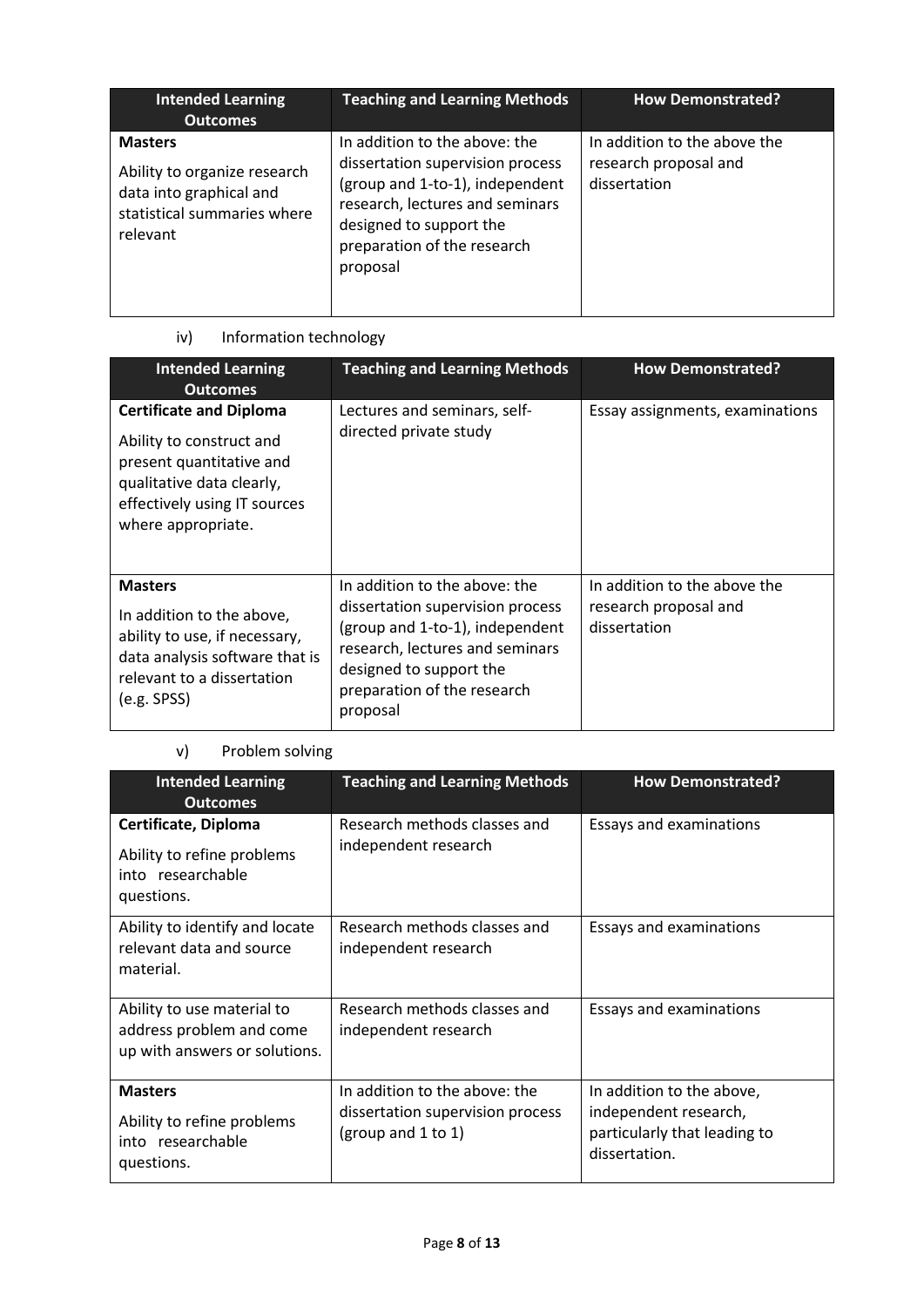| <b>Intended Learning</b><br><b>Outcomes</b>                                             | <b>Teaching and Learning Methods</b>                                                    | <b>How Demonstrated?</b>                                                                            |
|-----------------------------------------------------------------------------------------|-----------------------------------------------------------------------------------------|-----------------------------------------------------------------------------------------------------|
| Ability to identify and locate<br>relevant data and source<br>material.                 | In addition to the above: the<br>dissertation supervision process<br>(group and 1 to 1) | In addition to the above,<br>independent research,<br>particularly that leading to<br>dissertation. |
| Ability to use material to<br>address problem and come<br>up with answers or solutions. | In addition to the above: the<br>dissertation supervision process<br>(group and 1 to 1) | In addition to the above,<br>independent research,<br>particularly that leading to<br>dissertation. |

### vi) Working relationships

| <b>Intended Learning</b><br><b>Outcomes</b>                                                                                                                                                      | <b>Teaching and Learning Methods</b>                                                                                                                                                                                                  | <b>How Demonstrated?</b>                                    |
|--------------------------------------------------------------------------------------------------------------------------------------------------------------------------------------------------|---------------------------------------------------------------------------------------------------------------------------------------------------------------------------------------------------------------------------------------|-------------------------------------------------------------|
| <b>Certificate and Diploma</b><br>Ability to work<br>collaboratively and<br>responsibly in groups.                                                                                               | Group work, seminars and<br><b>lectures</b>                                                                                                                                                                                           | Group discussions, group<br>exercises, and group assessment |
| <b>Masters</b><br>In addition to the above,<br>knowing how and when to<br>draw on the knowledge and<br>expertise of others; ability to<br>contribute & comment on<br>ideas in group discussions. | In addition to the above: the<br>establishment of a working<br>relationship with the dissertation<br>supervisor (or the resolution of<br>any problems through<br>consultation with the Personal<br>Tutor and the Programme<br>Leader) | In addition to the above; the<br>dissertation               |

# vii) Managing learning

| <b>Intended Learning</b><br><b>Outcomes</b>                                                                                                 | <b>Teaching and Learning Methods</b>                                                                       | <b>How Demonstrated?</b>                                                                              |
|---------------------------------------------------------------------------------------------------------------------------------------------|------------------------------------------------------------------------------------------------------------|-------------------------------------------------------------------------------------------------------|
| <b>Certificate and Diploma</b><br>Ability to plan and construct<br>responses to a brief, drawing<br>upon a range of appropriate<br>sources. | Independent research, lectures,<br>and group-work, directed<br>reading and exercises                       | Assignment essays and<br>examinations.                                                                |
| Ability to reflect upon<br>behaviour and skills with a<br>view to personal and<br>professional development.                                 | Directed reading, lectures, group<br>discussions and peer to peer<br>feedback, problem solving<br>sessions | Group and individual exercises,<br>discussion within forums,<br>assignments, case study<br>exercises. |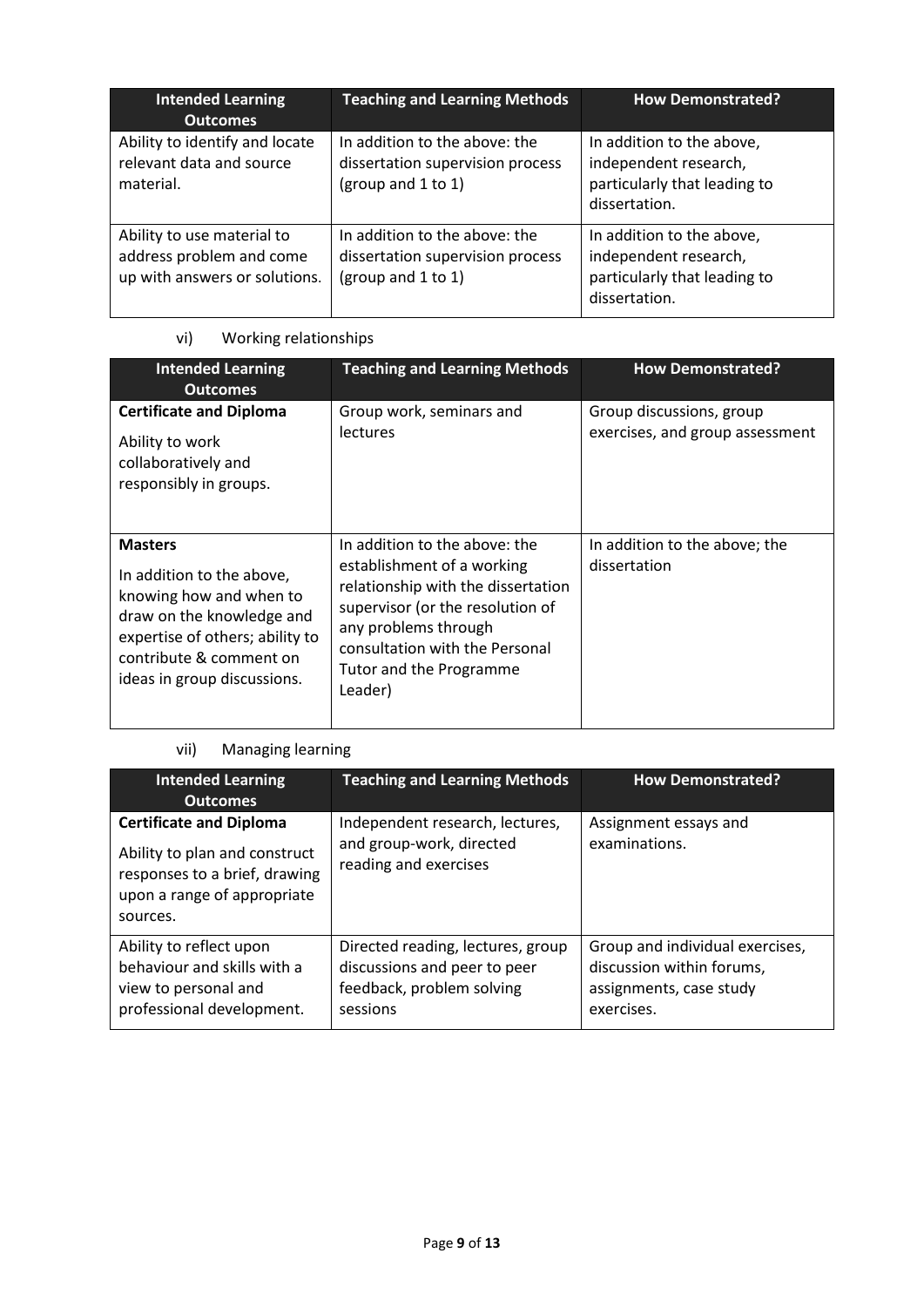| <b>Intended Learning</b><br><b>Outcomes</b>                                                                                                                                         | <b>Teaching and Learning Methods</b>                                                        | <b>How Demonstrated?</b>        |
|-------------------------------------------------------------------------------------------------------------------------------------------------------------------------------------|---------------------------------------------------------------------------------------------|---------------------------------|
| <b>Masters</b><br>In addition to the above:<br>ability to identify a credible<br>research project; construct a<br>feasible research timetable;<br>carry out independent<br>research | In addition to the above: the<br>dissertation supervision process<br>(group and $1$ -to-1), | Research Proposal; Dissertation |

### viii) Career management

| <b>Intended Learning</b><br><b>Outcomes</b>                                                                                                                           | <b>Teaching and Learning Methods</b>                                                                                              | <b>How Demonstrated?</b>                                                                              |
|-----------------------------------------------------------------------------------------------------------------------------------------------------------------------|-----------------------------------------------------------------------------------------------------------------------------------|-------------------------------------------------------------------------------------------------------|
| <b>Certificate and Diploma</b><br>Ability to reflect on<br>motivation, strengths,<br>interests and skills with a<br>view to personal and<br>professional development. | Directed reading, lectures, group<br>discussions and peer to peer<br>feedback, problem solving<br>sessions, independent research. | Group and individual exercises,<br>discussion within forums,<br>assignments, case study<br>exercises. |
| <b>Masters</b><br>In addition to the above, if<br>appropriate, ability to<br>research an area which may<br>be relevant to the student's<br>career preferences.        | In addition to the above; the<br>dissertation supervision process                                                                 | <b>Dissertation</b>                                                                                   |

### **10. Special features**

This programme is designed specifically with intercalating medical students in mind. The programme is intended to be studied between the third and fourth year of a medical degree. As such, the timetable for this course will be slightly compressed. In order to allow intercalating medical students to return to the fourth year of their medical degrees it is anticipated that dissertations will be handed in in mid August. To allow for this no second term modules have examinations and three of the four modules including research methods for healthcare managers will be taught in block formats. This will mean that students can start working on their dissertations relatively early (late in the second term) and not have to participate in the exam period meaning they should have adequate time to complete the dissertation.

### **11. Indicators of programme quality**

Academic quality will be maintained by adhering to School practice and University regulations. Programmes are carefully planned and reviewed internally on a yearly basis through the ADR mechanism. External examiners of programme content and marking will provide external validation and comparison to programmes offered by competitors. Coordination and alignment between the programme teaching team and professional services ensures a consistent and high quality academic experience for the students.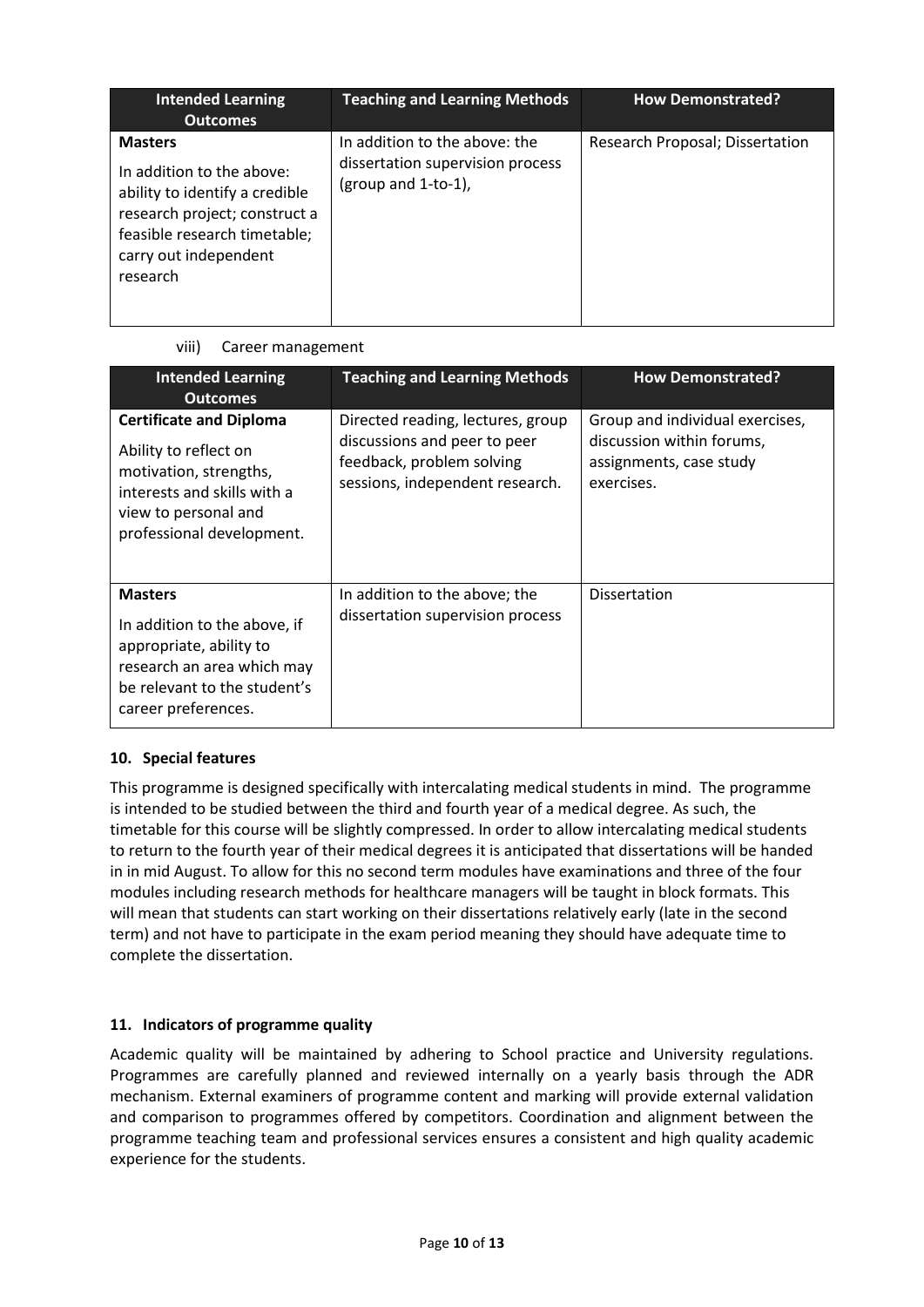### **12. Criteria for award and classification**

This programme follows the standard scheme of taught postgraduate award and classification set out i[n Senate Regulations](http://www.le.ac.uk/senate-regulations) – see the version of *Senate Regulation 6 governing taught postgraduate programmes of study* relevant to year of entry.

### **13. Progression points**

As defined i[n Senate Regulations](http://www.le.ac.uk/senate-regulation6) - refer to the version of *Senate Regulation 6 governing taught postgraduate programmes of study* relevant to year of entry.

In cases where a student has failed to meet a requirement to progress he or she will be required to withdraw from the course and a recommendation will be made to the Board of Examiners for an intermediate/exit award where appropriate.

### **14. Rules relating to re-sits or re-submissions**

As defined i[n Senate Regulations](http://www.le.ac.uk/senate-regulation6) - refer to the version of *Senate Regulation 6 governing taught postgraduate programmes of study* relevant to year of entry.

#### **15. External Examiners reports**

The details of the External Examiner(s) for this programme and the most recent External Examiners' reports for this programme can be found at [exampapers@Leicester](https://exampapers.le.ac.uk/) [log-in required]

### **16. Additional features** (e.g. timetable for admissions)

n/a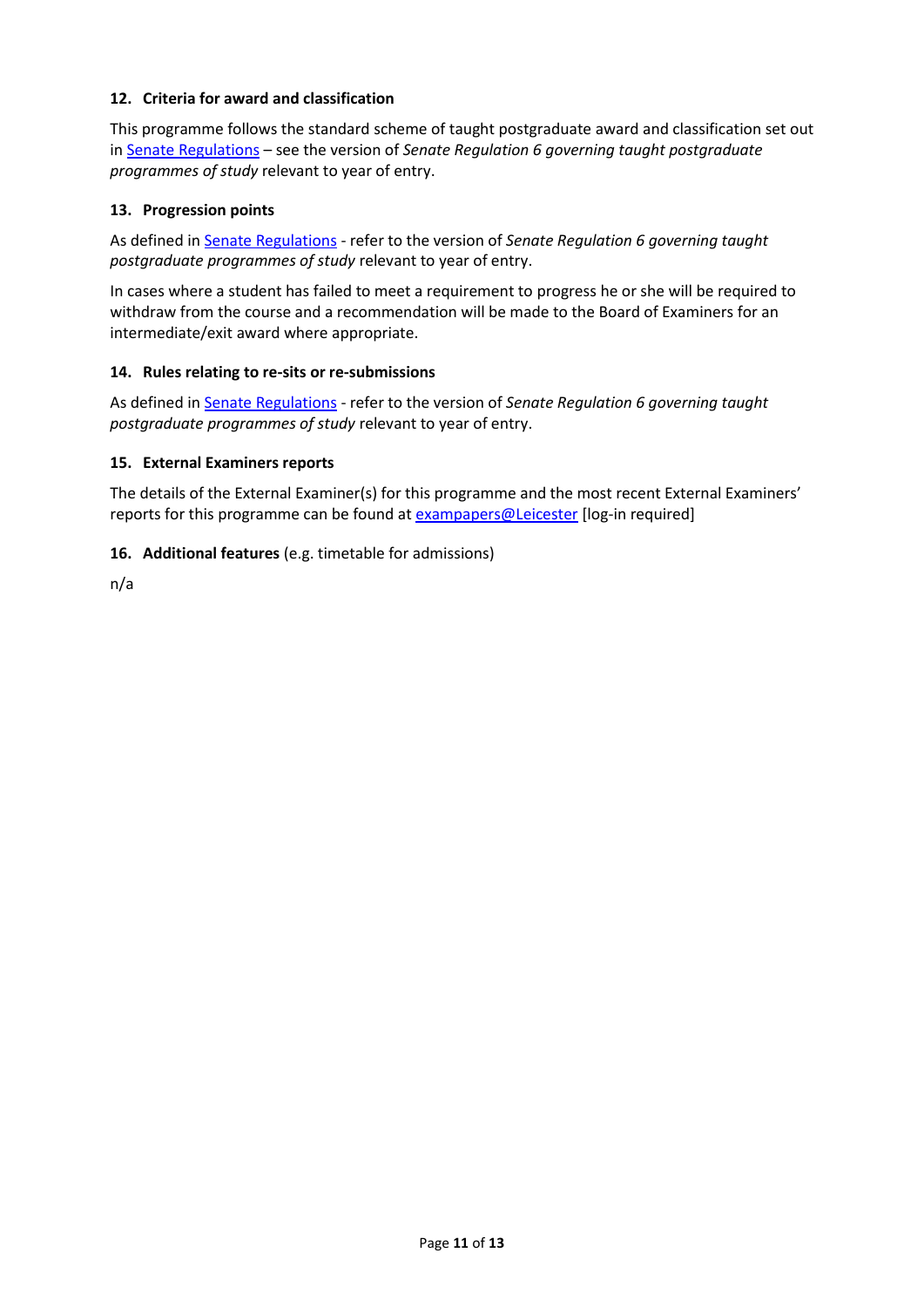

# **Programme Specification (Postgraduate) FOR ENTRY YEAR: 2021/22**

**Date created:** 16/11/2020 **Last amended:** 16/11/2020 **Version no.** 1

### **Appendix 1: Programme structure (programme regulations)**

The University regularly reviews its programmes and modules to ensure that they reflect the current status of the discipline and offer the best learning experience to students. On occasion, it may be necessary to alter particular aspects of a course or module.

MSc in Healthcare Management

### **Credit breakdown**

| <b>Status</b>        | <b>Year long</b> | Semester 1 | Semester 2 | <b>Other delivery</b><br>period |
|----------------------|------------------|------------|------------|---------------------------------|
| Core taught          | n/a              | 60 credits | 60 credits | n/a                             |
| Optional             | n/a              | n/a        | n/a        | n/a                             |
| Dissertation/project | n/a              | n/a        | n/a        | 60 credits                      |

180 credits in total

### **Level 7/Year 1 Choose an item.**

Core modules

| Delivery period | Code   | <b>Title</b>                                | <b>Credits</b> |
|-----------------|--------|---------------------------------------------|----------------|
| Semester 1      | MN7400 | Academic Skills (Semester 1 and Semester 2) | n/a            |
| Semester 1      | MN7401 | Organisational Behaviour                    | 15 credits     |
| Semester 1      | MN7402 | <b>Business Economics</b>                   | 15 credits     |
| Semester 1      | MN7403 | Accounting and Finance for Managers         | 15 credits     |